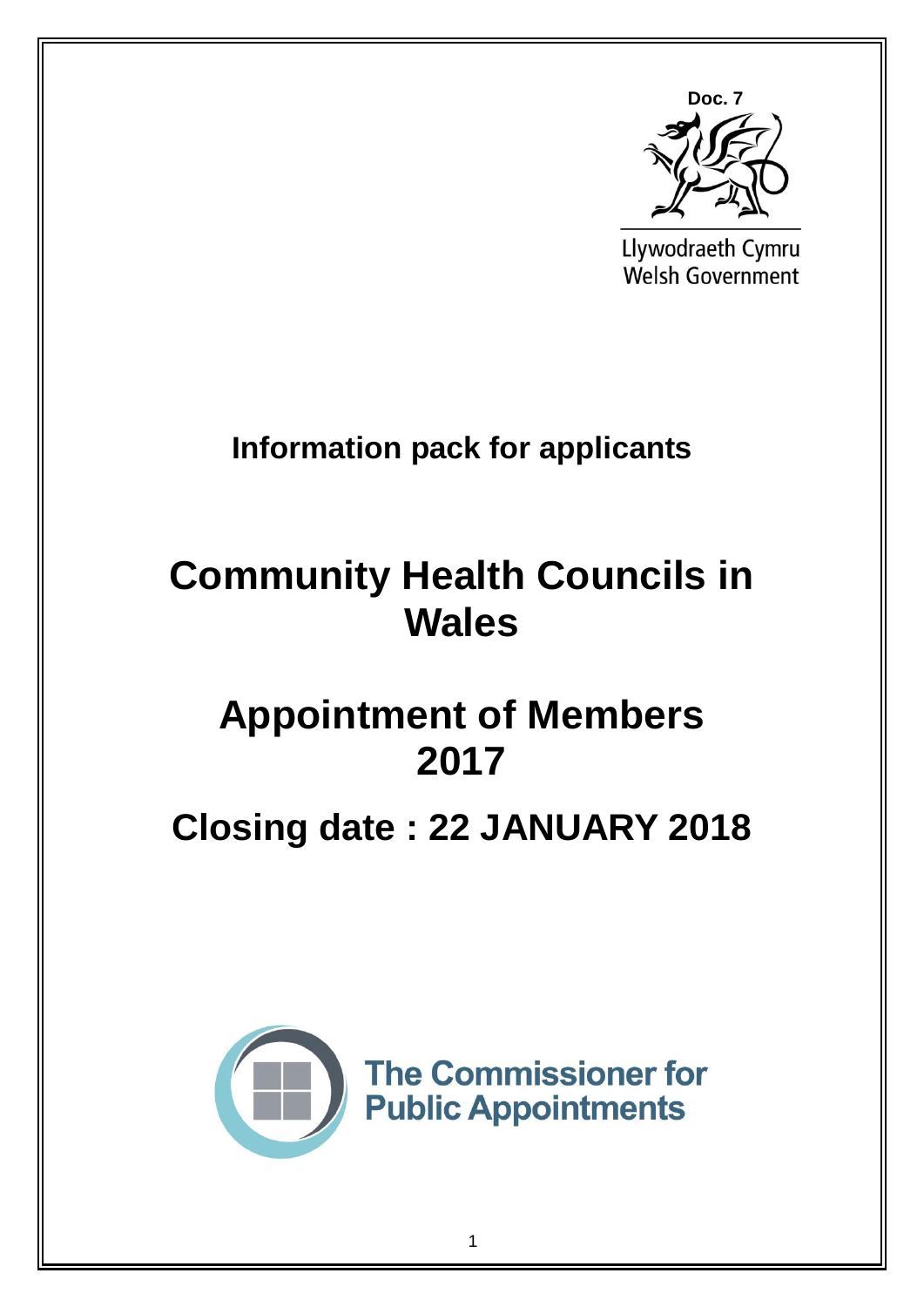**Contents**

Page

**Making an Application**

**Annex A: The role of the CHC Member** 

**Annex B: The role and responsibilities of Community Health Councils**

**Annex C: The selection process**

**Annex D/E: Community Council areas and their local committees**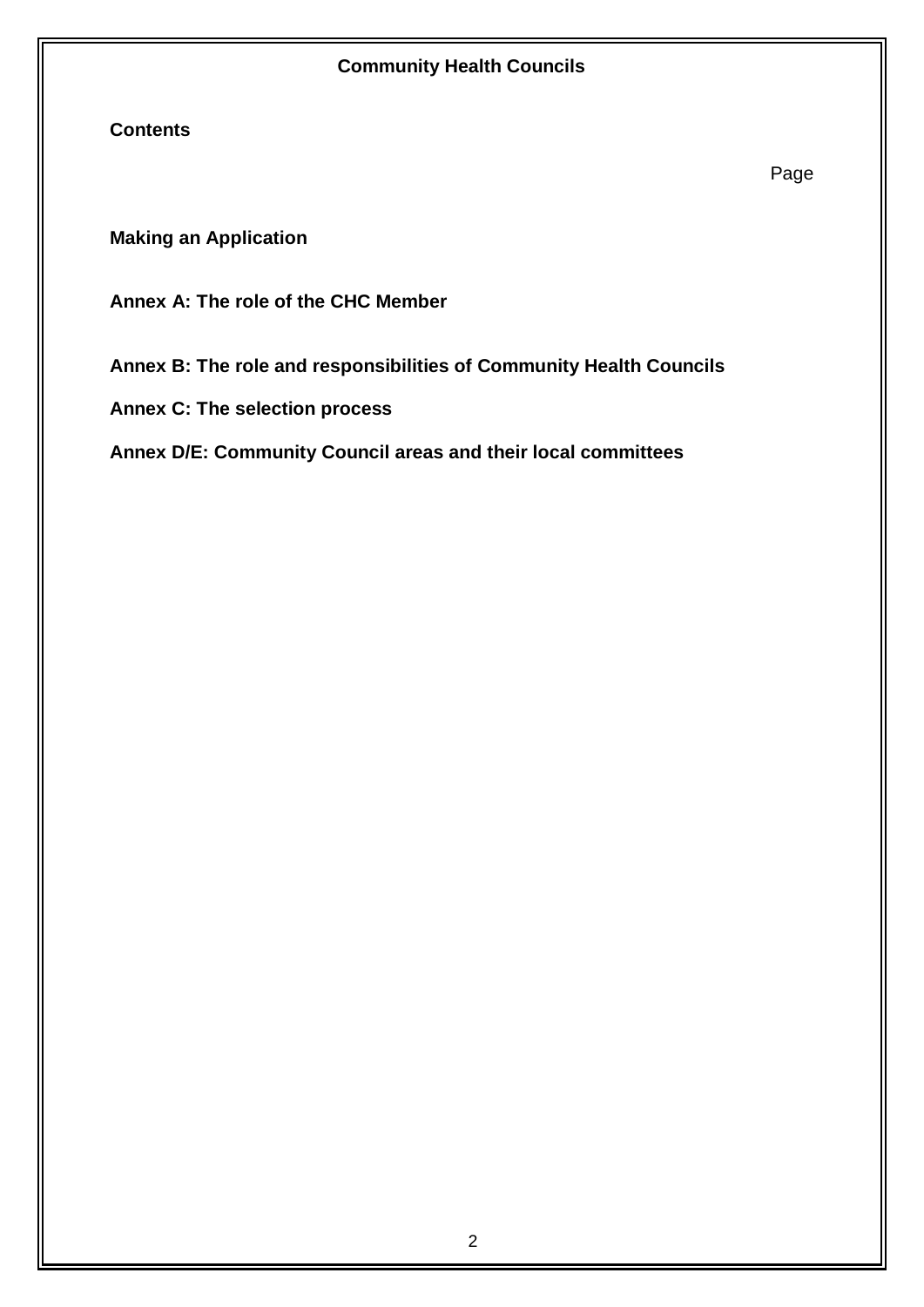# **Making an application**

Thank you for your interest in the appointment of a member to your local community health council. The new member will represent the views of the public in influencing and improving the way the NHS services are planned and provided in Wales. The attached Annexes provide details on the role of the member and the person specification, the role and responsibilities of the Community Health Councils and the selection process.

To make an application please visit the Welsh Government public appointment website here [https://cymru-wales.tal.net/vx/lang-en-GB/mobile-0/appcentre-3/brand-](https://cymru-wales.tal.net/vx/lang-en-GB/mobile-0/appcentre-3/brand-2/candidate/jobboard/vacancy/7/adv/)[2/candidate/jobboard/vacancy/7/adv/.](https://cymru-wales.tal.net/vx/lang-en-GB/mobile-0/appcentre-3/brand-2/candidate/jobboard/vacancy/7/adv/)

To apply for this role, click on the Community Health Council vacancy and click on 'Apply' at the bottom left hand corner. The first time you apply for a post, you will need to complete a registration form for the Welsh Government's online application system. You will only need to register once, and you will be able to keep yourself updated on the progress of your application, and any other applications you make, via your registered account.

Once you've registered, you'll be able to access the application form. To apply you will need to upload a personal statement to the 'Reasons for applying' section of the online application form.

#### **Personal Statement**

The personal statement is your opportunity to demonstrate how you meet each of the criteria set out in the person specification. How you choose to present the information is up to you. However, you should aim to provide detailed examples that demonstrate how your knowledge and experience matches each of the criteria, and which describe what your role was in achieving a specific result. It will also benefit the selection panel if you can be clear which particular evidence you provide relates to which criteria. Providing separate paragraphs in relation to each criterion is common practice.

Please limit your personal statement to two pages. Your application may be rejected if you exceed this limit.

#### **Indicative timetable**

Closing date: 22 January 2018 Shortlisting: between 23 January and 2 February 2018 Interviews: week commencing 26 February 2018

#### **Diversity Statement**

The Welsh Government believes that public bodies should have board members who reflect Welsh society - people from all walks of life - to help them understand people's needs and make better decisions. This is why the Welsh Government is encouraging a wide and diverse range of individuals to apply for appointments to public bodies.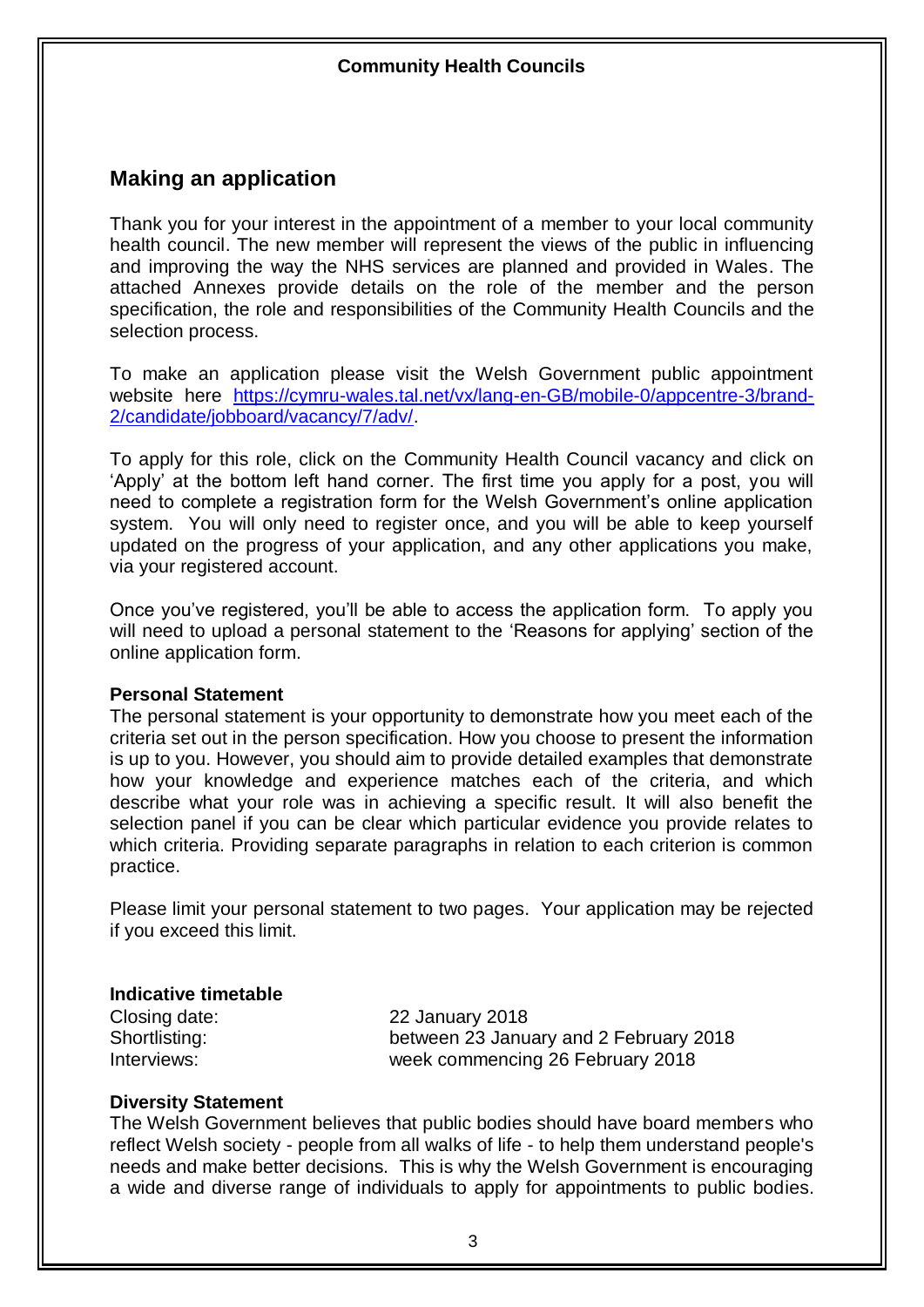Applications are particularly welcome from all under-represented groups including women, people under 30 years of age, black, Asian and minority ethnic people, disabled people, lesbian, gay, bisexual and transgender people.

#### **Guaranteed Interview Scheme - Positive about Disability**

The Welsh Government operates a Positive about Disabled People scheme and welcome applications from people with disabilities. The scheme guarantees an interview to disabled people if they meet the minimum criteria for the post. The application form also enables you to detail any specific needs or equipment that you may need if invited to attend an interview.

#### **Contacts:**

For further information regarding the selection process, please contact:

The Corporate Shared Service Centre Tel: 029 2082 5454 Email: sharedservicehelpdesk@wales.gsi.gov.uk

For further information regarding the role of the members please contact the Board of CHCs on :  $\mathbf{\hat{m}}$  02920 235558 or  $\boxtimes$  [enquiries@waleschc.org.uk](mailto:enquiries@waleschc.org.uk) or visit their website on <http://www.wales.nhs.uk/sitesplus/899/home>

If you need any further assistance in applying for this role, please contact the Welsh Government's Corporate Shared Service Centre Helpdesk on 029 2082 5454 or [SharedServiceHelpdesk@wales.gsi.gov.uk](mailto:SharedServiceHelpdesk@wales.gsi.gov.uk) 

For further information about Public Appointments in Wales, please visit [www.gov.wales/publicappointments](http://www.gov.wales/publicappointments)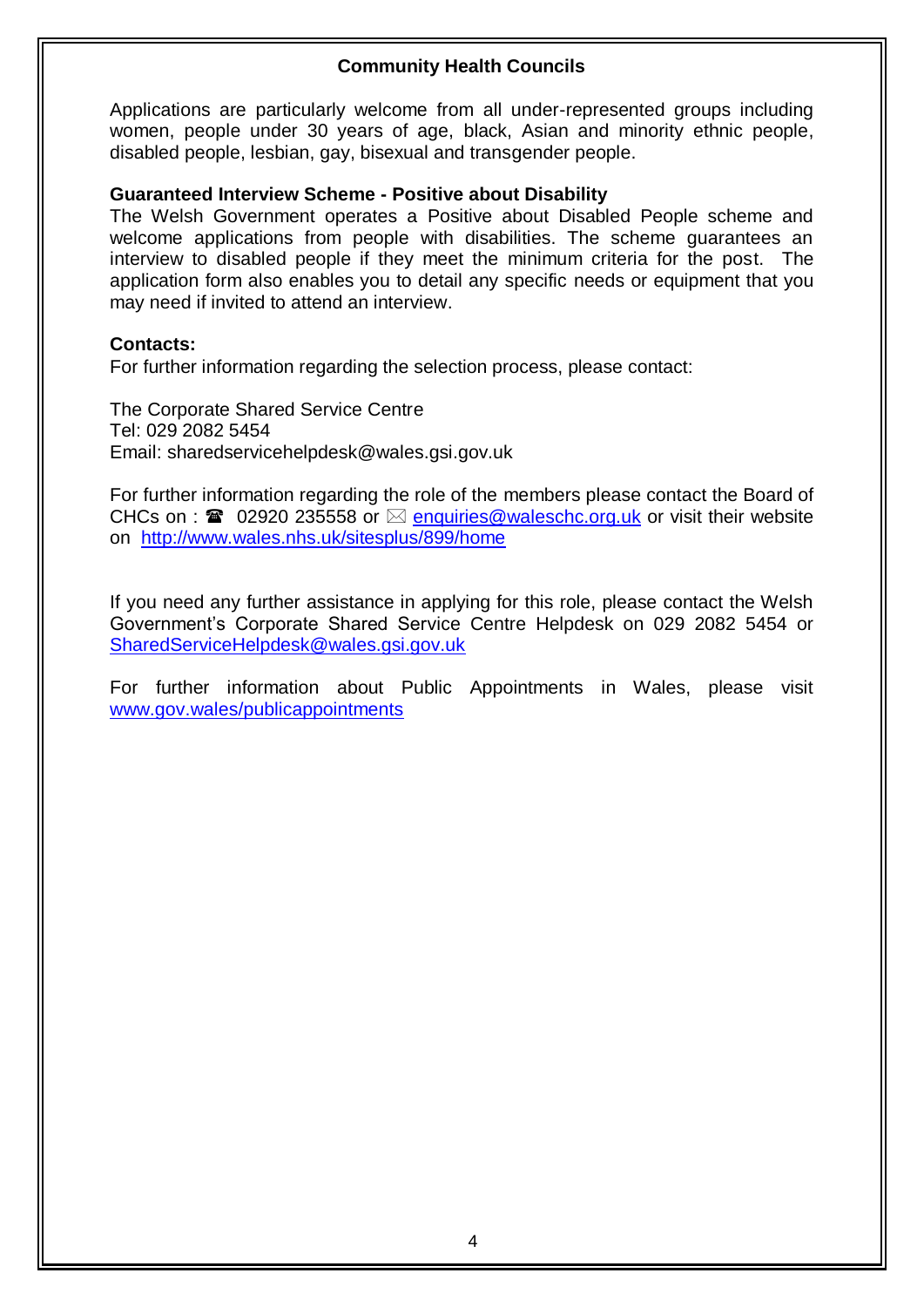## **Annex A**

# **Appointment of a member of the community health council**

### **Role description and person specification**

#### **What do members do?**

- Talk to patients and the public and encourage them to share their views and experiences of NHS services
- Report the views and experiences of patients and the public in a clear and balanced way
- Represent the views of patients and the public in meetings with those who plan and deliver NHS services
- Look at local plans and proposals for service changes

## **Person Specification**

To be considered, you must be able to demonstrate that you have the qualities, skills and experience to meet all the essential criteria for appointment.

Members do not need to be experts in the work of the NHS. We are looking for individuals from all walks of life who have a genuine interest in helping their local community to improve the services provided by the NHS.

## **Essential Criteria**

Members will need to demonstrate:

- a **genuine** interest in listening to others with very strong **social skills**
- an ability to **represent** others in a **balanced** way
- an ability to relate to people of **different** backgrounds
- an ability to work **effectively** as part of a **team**

#### **Welsh Language**

The ability to communicate through the medium of Welsh is desirable but not essential for the posts. However, all candidates will be expected to display an understanding of the bilingual nature of Wales, and the principles contained in the Welsh Government's Strategy for the language in Health and Social Services, *More Than Just Words*. This includes specifically:

- The importance of providing excellent bilingual services in the health sector;
- Not treating the Welsh language less favourably than English; and
- Promoting opportunities to use the Welsh language by means of the active offer principle.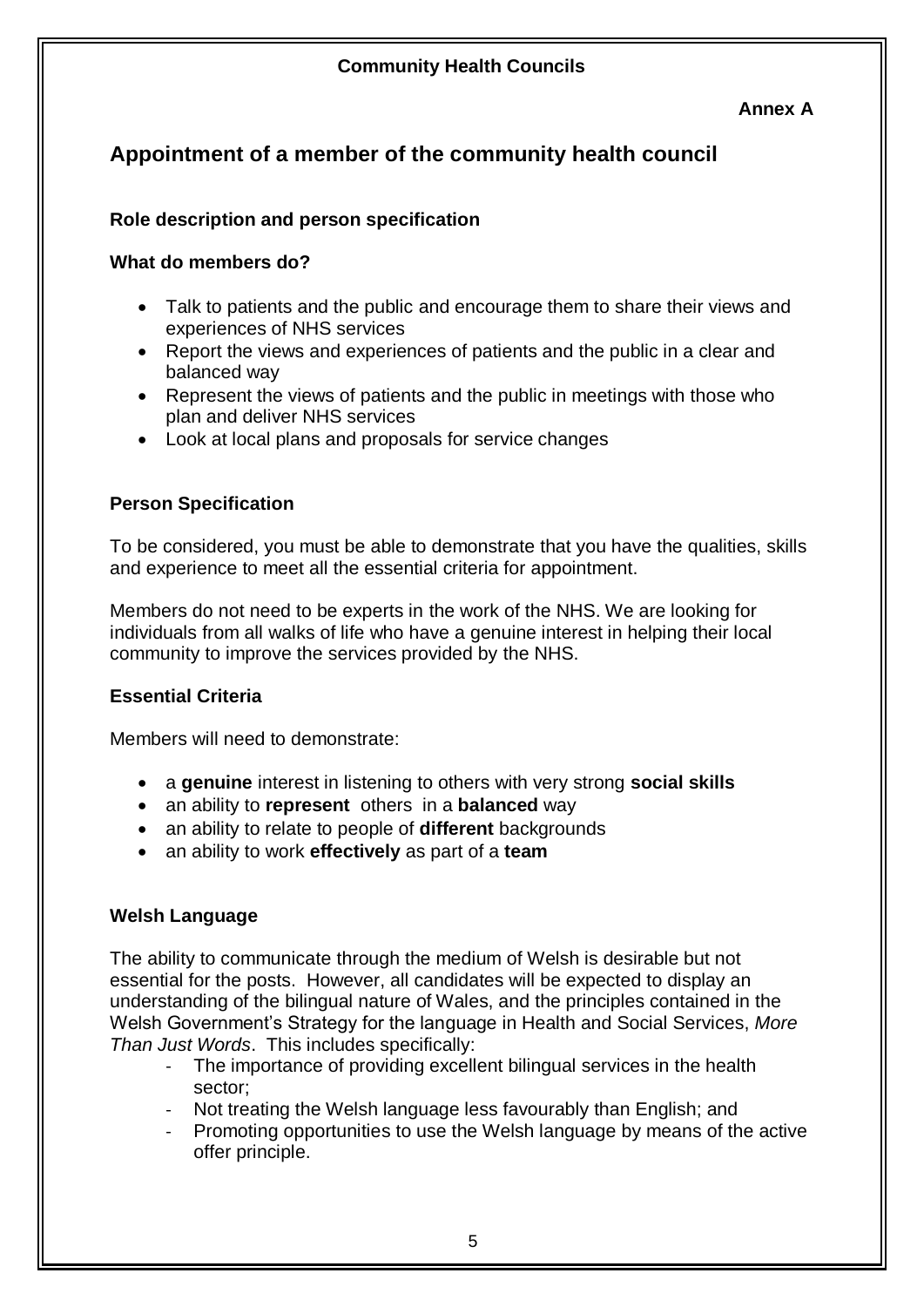| Key facts about the post |                                                                                                                                                    |  |
|--------------------------|----------------------------------------------------------------------------------------------------------------------------------------------------|--|
| Location:                | There are 7 local community councils across                                                                                                        |  |
|                          | Wales. See appendix 1 for details                                                                                                                  |  |
| <b>Time Commitment:</b>  | $3 - 5$ days per month                                                                                                                             |  |
| Tenure of office:        | Appointments will be for a term of between 1 and 4<br>years initially.                                                                             |  |
| Remuneration:            | CHC members are volunteers. Once appointed<br>members can claim for travel and other reasonable<br>expenses in accordance with the CHC's policies. |  |
|                          |                                                                                                                                                    |  |

#### **Eligibility**

Some people are not eligible to apply to be part of a CHC. These include:

- People who have been convicted of an offence in the past 5 years and served a prison sentence (suspended or not) of 3 months or more.
- Un-discharged bankrupts.
- People who have been dismissed from paid employment with the health service (apart from being made redundant) or have been terminated from a public appointment within the health service.
- Chairs, members, directors or employees of health service.
- Members of another Council.
- General Medical Practitioners, General Dental Practitioners, Registered Pharmacists, Registered Optometrists or Registered Dispensing Opticians, Registered Nurses or Midwives who work in the same district as the CHC.
- People who are candidates for, or are serving Members of, the National Assembly for Wales, the UK House of Commons and/or the European Parliament.

The maximum period of service on a Community Health Council is **8** years.

- Applicants should be people who conduct themselves at all times in a manner which will maintain public confidence. In particular applicants are required to declare whether they are aware of anything in their private or professional life that would be an embarrassment to themselves or to the Welsh Government if it became known in the event of appointment.
- Successful candidates will be subject to a Disclosure and Barring Service (DBS) check (formerly knows as CRB check) on appointment. More information is available here on [DBS checks.](http://www.homeoffice.gov.uk/agencies-public-bodies/dbs) This could apply to anyone who may have contact with children or vulnerable adults as a result of their appointment. The appointee will not be confirmed in post until those checks/registration requirements are satisfied.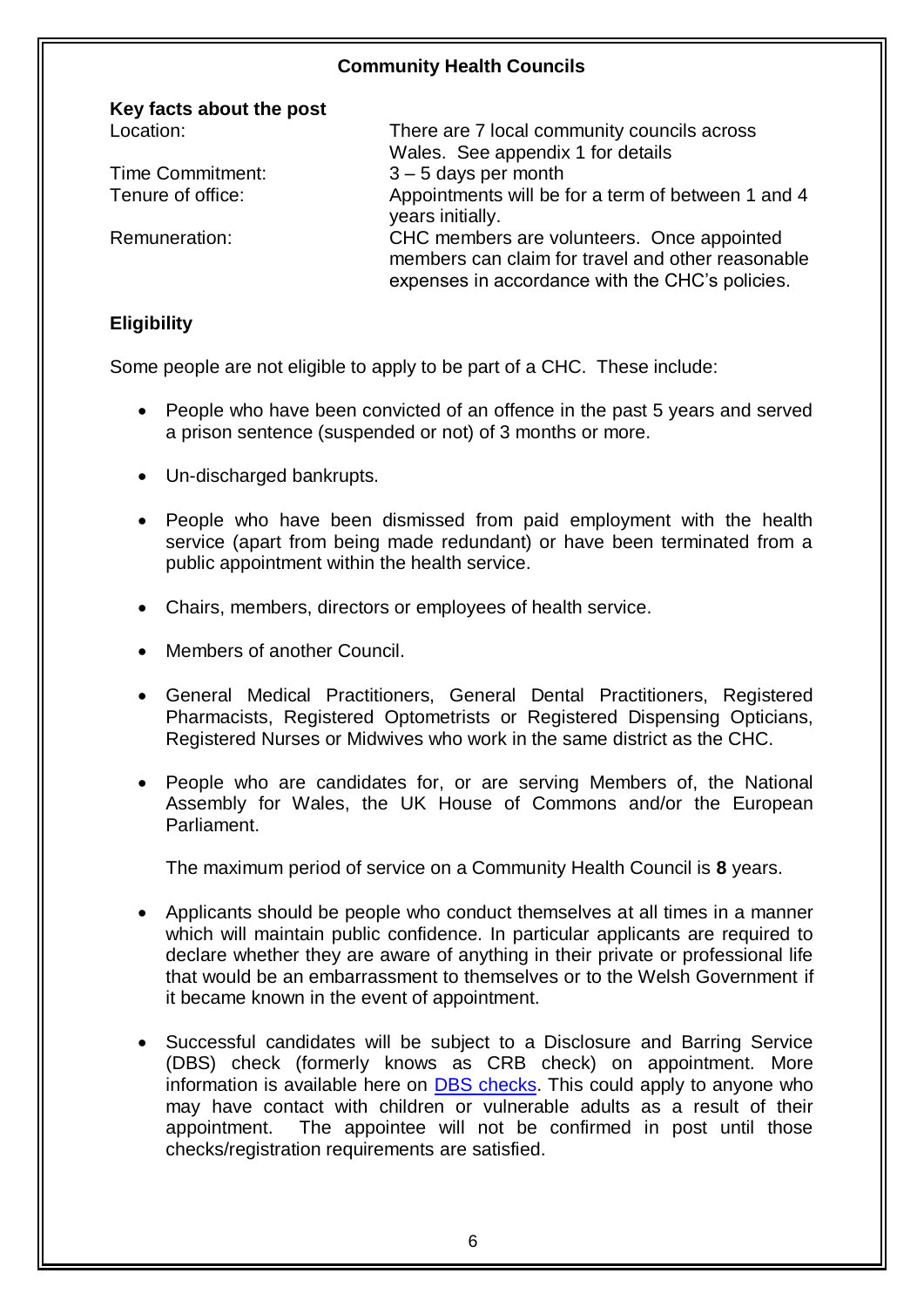#### **Conflict of Interests**

You will be asked to declare any private interests which may, or may be perceived to, conflict with the role and responsibilities as Member of Community Health Council, including any business interests and positions of authority outside of the role in Community Health Council.

Any conflicts of interest will be explored at interview. If appointed, you will also be required to declare these interests on a register which is available to the public.

#### **Standards in public life**

You will be expected to demonstrate high standards of corporate and personal conduct. All successful candidates will be asked to subscribe to the Code of Conduct for Board Members of Public Bodies, you can access this document at:

[http://www.bl.uk/aboutus/governance/blboard/Board%20Code%20of%20Practice%2](http://www.bl.uk/aboutus/governance/blboard/Board%20Code%20of%20Practice%202011.pdf) [02011.pdf](http://www.bl.uk/aboutus/governance/blboard/Board%20Code%20of%20Practice%202011.pdf)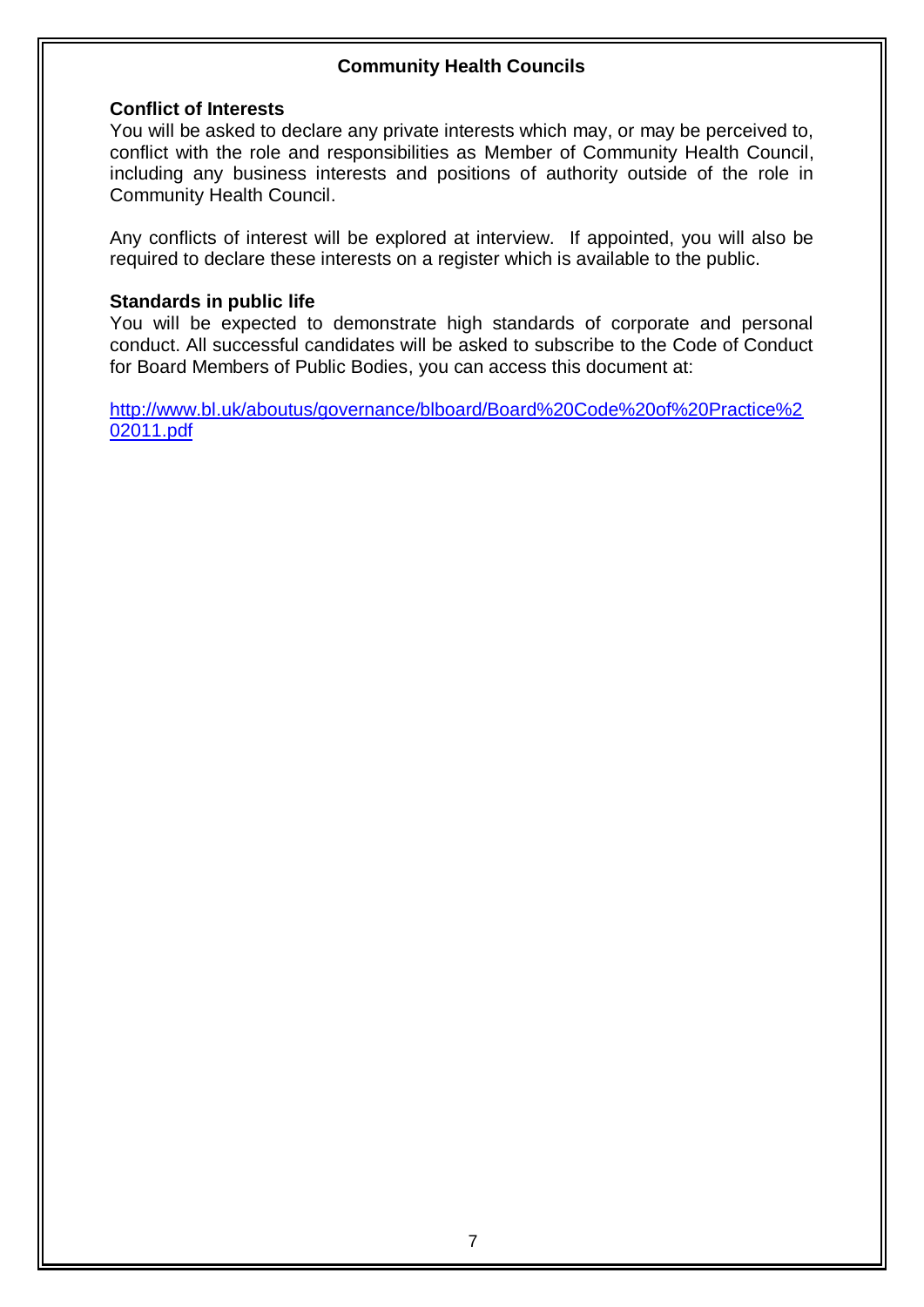# **The role and responsibilities of the Community Health Council**

# **Background**

Community Health Councils (CHCs) are responsible for representing independently and without bias the interests of patients and the public in order to influence and improve the way National Health Services are planned and provided in Wales. CHC members are local volunteers who act as the eyes and ears of patients and the public, visiting hospitals, listening to patient concerns and working with the health service to improve the quality of patient care.

# **Community Health Councils – organisational structure**

There are seven CHCs in Wales, each one covering a distinct geographical area of Wales. These geographical areas are aligned with the seven Local Health Boards which are responsible for designing and delivering NHS services in that area (see annexes D & E).

Each CHC is supported by a small team of paid staff, as well as local authority, third sector and volunteer members. The seven CHCs are overseen by the Board of Community Health Councils.

While CHCs represent the voice of patients in their local area, the Board of CHCs represents the voice of patients and the public at a national level. The Board of CHCs sets out the national standards CHCs must meet, provides advice, guidance and support and is also responsible for monitoring and managing their performance.

CHCs in Wales:

- help people get the services they need for themselves and those that they care for, by offering information and advice about health and related services in the local area,
- continuously listen to what individuals and the community have to say about their NHS
- act as the public voice by letting NHS leaders and managers know what people want and how things can be improved,
- foster good relations with local NHS services,
- consult the public directly on certain issues; and relay the public's views to the NHS and the Welsh Government, and
- assist, advise and support people who wish to raise a concern about NHS services.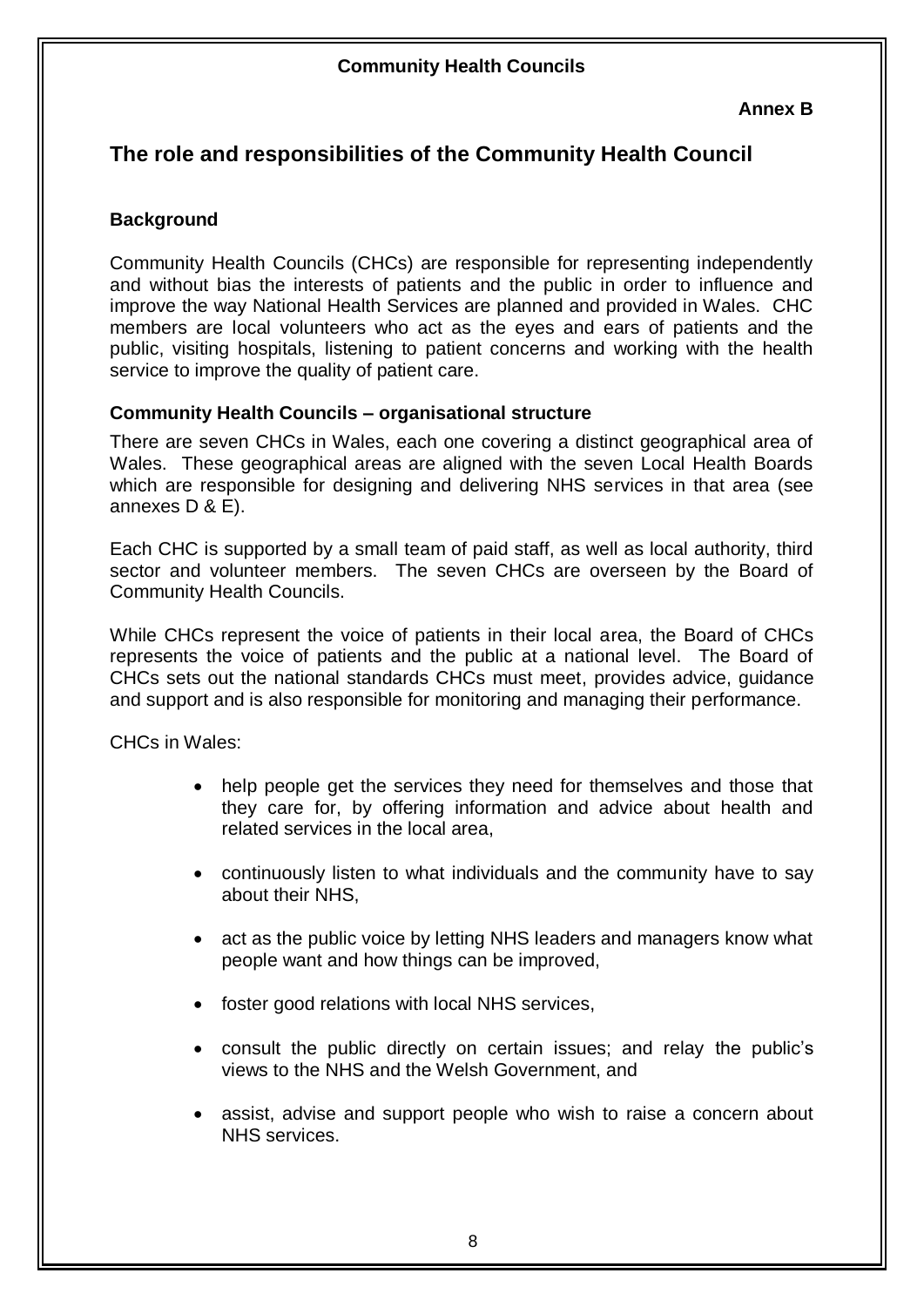# **What do Community Health Council members do?**

Some of the activities of the CHC, for example supporting individuals to raise a concern are carried out by the staff of the CHC. The role of CHC members is to provide a viewpoint from the public's perspective. Members may be involved in the following activities:

- **visiting, and scrutinising** local health services, including:
	- o visits to GP surgeries, clinics and hospitals, listening to the views and experiences of patients, carers and staff,
	- o participating in committees and working groups set up to monitor and review NHS performance, and
	- o read and comment upon a wide range of NHS documents.
- **continuously engaging** with the communities they represent and the health service providers serving those communities.
- **representing** the interests of patients and the public in the planning and agreement of NHS **service changes.**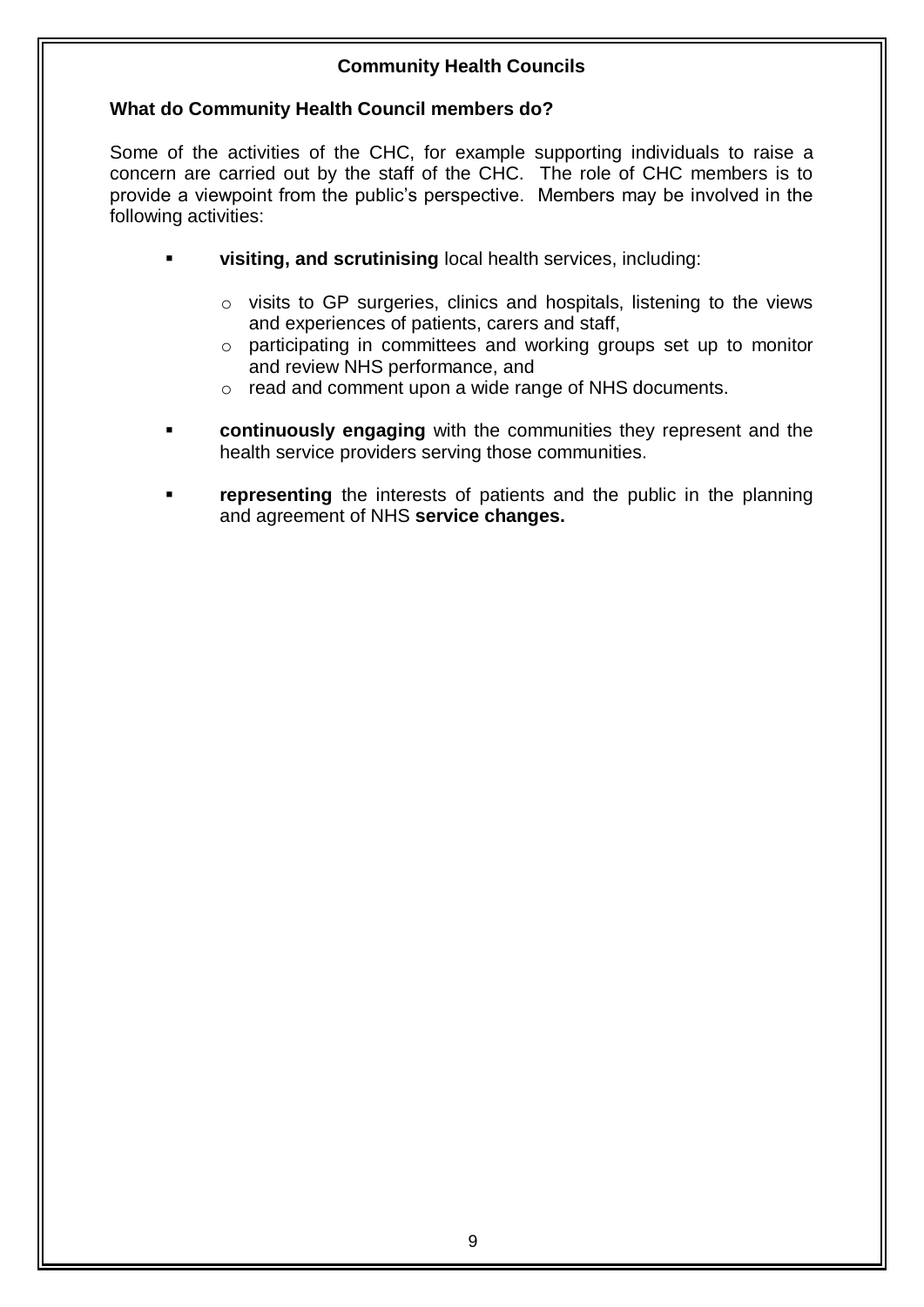#### **Annex C**

# **The selection process**

The interview panel will assess candidates' personal statement to determine who it believes best meet the criteria for the role, and who will be invited to interview. The panel will rely only on the information you provide in your statement to assess whether you have the skills and experience required. Please ensure that you provide evidence to support how you meet all of the essential criteria.

The selection panel will be chaired by a Welsh Government Official and will also comprise of a chair/vice chair of the local community health council and an independent Panel Member.

Your application may be "long-listed", subject to the volume of applications received, before it is passed to the shortlisting panel for consideration. You should be aware that in this situation, your application might not be considered in full by all of the panel.

We anticipate that during February 2018 the panel will have decided who will be invited for interview in February 2018.

The panel will select for interview only the strongest applicants who it feels have demonstrated that they best meet the criteria set out in the person specification. However, if you have applied under the guaranteed interview scheme and you meet the minimum essential criteria for the post, then you will also be invited for interview.

If you are invited to interview and if the interview date is not already provided in this information pack, we will aim to provide you with as much notice as we can of the interview date. If you are unable to make the arranged interview date, we will endeavour to re-arrange it but it might not be possible due to time constraints within the appointment timetable or selection panel availability.

You will receive email communication from the Appoint system to let you know whether or not you have been invited to be interviewed. It is our intention that interviews will take place in your local CHC area.

If invited to interview, the panel will question you about your skills and experience, asking specific questions to assess whether you meet the criteria set out for the post.

Candidates who the panel believe are 'appointable', will be recommended to Ministers who will make the final decision. The Minister may choose to meet with appointable candidates before making a decision. If he does, he will meet all candidates and in the presence of the panel chair or their nominated representative. There will be a time gap between interview and a final appointment decision being made. Candidates who have been interviewed will be kept informed of progress.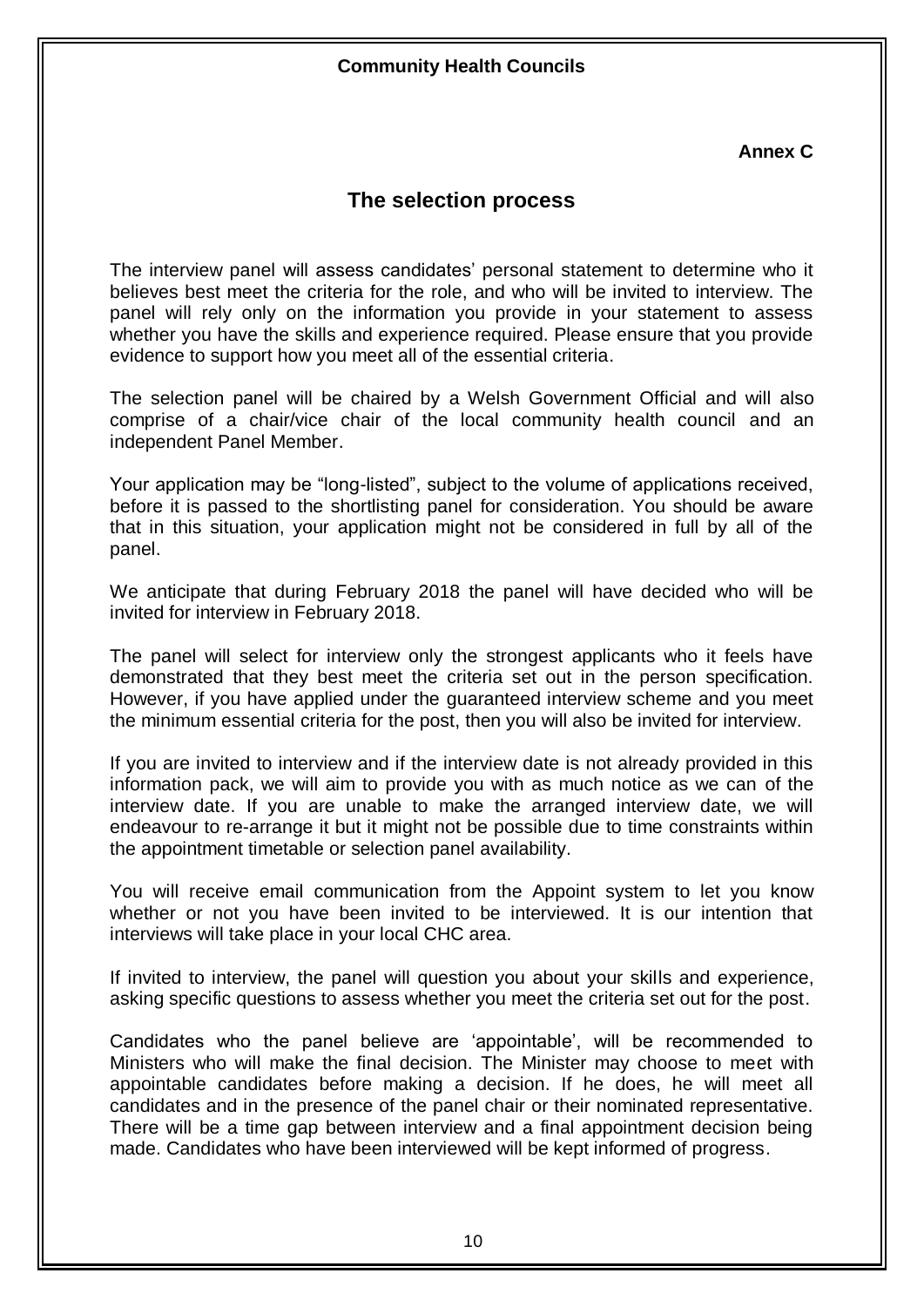If you are successful, you will receive a letter appointing you as member of the community health council, which will confirm the terms on which the appointment is offered.

If you are unsuccessful at interview, you will be notified by Welsh Government. We appreciate it takes a lot of time and effort to apply for roles and that feedback is a valuable part of the process. As a result, the letter will provide the details of who you may approach for feedback on your interview and application, if you so wish

#### **Queries**

For queries about your application, please contact the Corporate Shared Service Helpdesk on 029 2082 5454 or sharedservicehelpdesk@wales.gsi.gov.uk.

#### **If you are not completely satisfied**

Welsh Government will aim to process all applications as quickly as possible and to treat all applicants with courtesy. If you have any complaints about the way your application has been handled, please contact the Corporate Shared Service Helpdesk on 029 2082 5454 or [sharedservicehelpdesk@wales.gsi.gov.uk.](mailto:sharedservicehelpdesk@wales.gsi.gov.uk)

Please note: Candidates will **not** be entitled to claim "out of pocket" costs to attend interviews.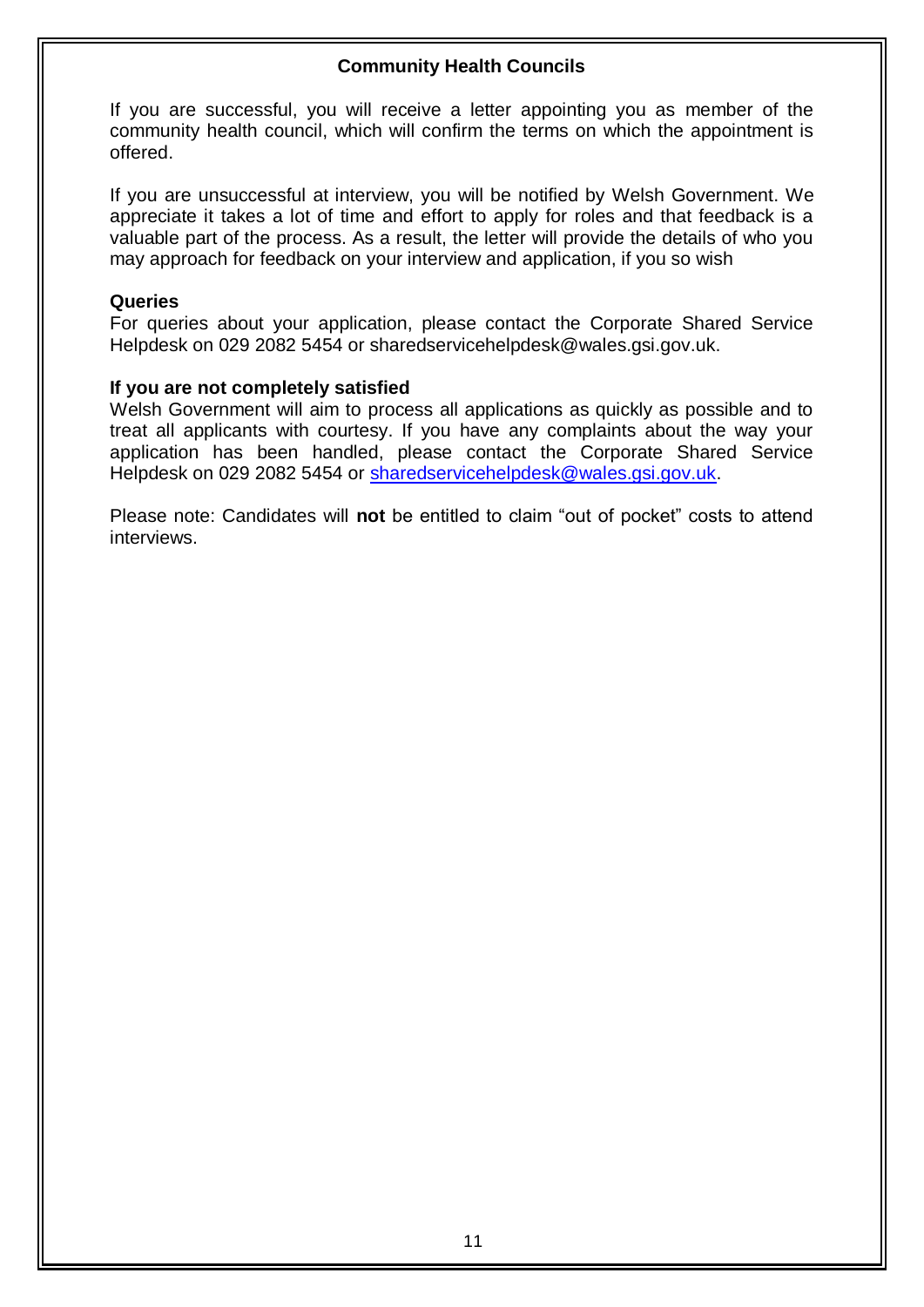# **Annex 1: Geographical CHC areas in Wales**

*There are seven CHC's in Wales, each one covering a distinct geographical area of Wales. These geographical areas are aligned with the seven Local Health Boards which are responsible for designing and delivering NHS services in that area (as below).*